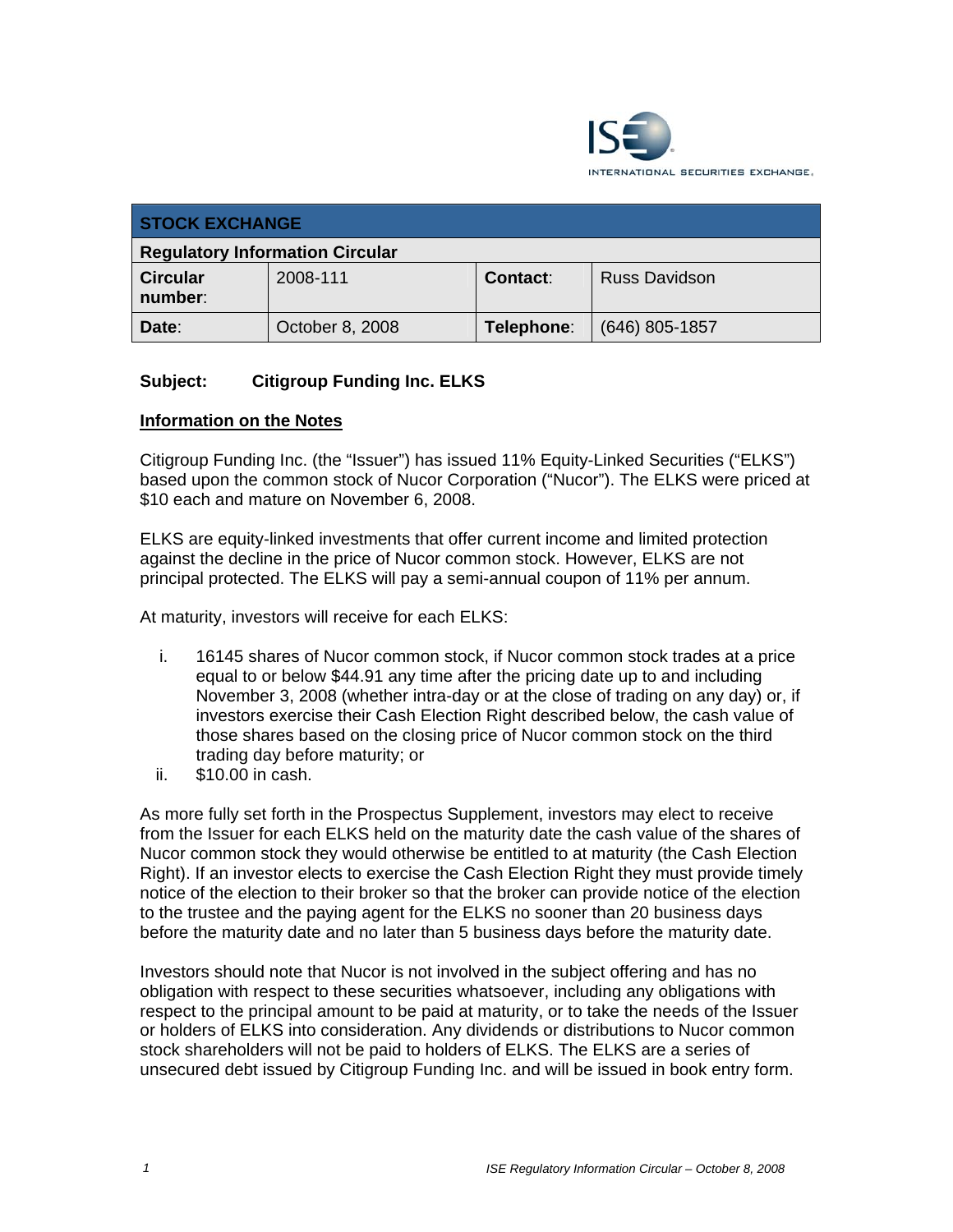Since all payments which may be due to holders of ELKS are the sole responsibility of the Issuer, it is the credit of Citigroup Funding Inc., and not Nucor, which stands behind the securities.

Prior to receiving Nucor shares at maturity, investors in ELKS will not be entitled to any rights with respect to the underlying common stock shares, including: voting rights, the rights to receive dividends or other distributions in respect thereof and the right to tender or exchange the underlying common stock shares in any partial tender or exchange offer by Nucor.

It is expected that the market value of the ELKS will depend substantially on the value of Nucor common stock and be affected by a number of other interrelated factors including, among other things; the general level of interest rates, the volatility of Nucor common stock, the time remaining to maturity, the dividend yield of Nucor common stock, and the credit ratings of the Issuer.

The Trustee for the securities is The Bank of New York.

Trading in the shares on ISE is on a UTP basis and is subject to ISE equity trading rules. The shares will trade from 9:00 a.m. until 4:00 p.m. Eastern Time. Equity Electronic Access Members ("Equity EAMs") trading the shares during the Pre-Market Session are exposed to the risk of the lack of the calculation or dissemination of underlying index value or intraday indicative value ("IIV"). For certain derivative securities products, an updated underlying index value or IIV may not be calculated or publicly disseminated in the Pre-Market hours. Since the underlying index value and IIV are not calculated or widely disseminated during Pre-Market hours, an investor who is unable to calculate implied values for certain derivative securities products during Pre-Market hours may be at a disadvantage to market professionals.

Equity EAMs also should review NASD Notice to Members 03-71 for guidance on trading these products. The Notice reminds members of their obligations to: (1) conduct adequate due diligence to understand the features of the product; (2) perform a reasonable-basis suitability analysis; (3) perform customer-specific suitability analysis in connection with any recommended transactions; (4) provide a balanced disclosure of both the risks and rewards associated with the particular product, especially when selling to retail investors; (5) implement appropriate internal controls; and (6) train registered persons regarding the features, risk and suitability of these products.

**This Regulatory Information Circular is not a statutory Prospectus. Equity EAMs should consult the Trust's Registration Statement, SAI, Prospectus and the Fund's website for relevant information.**